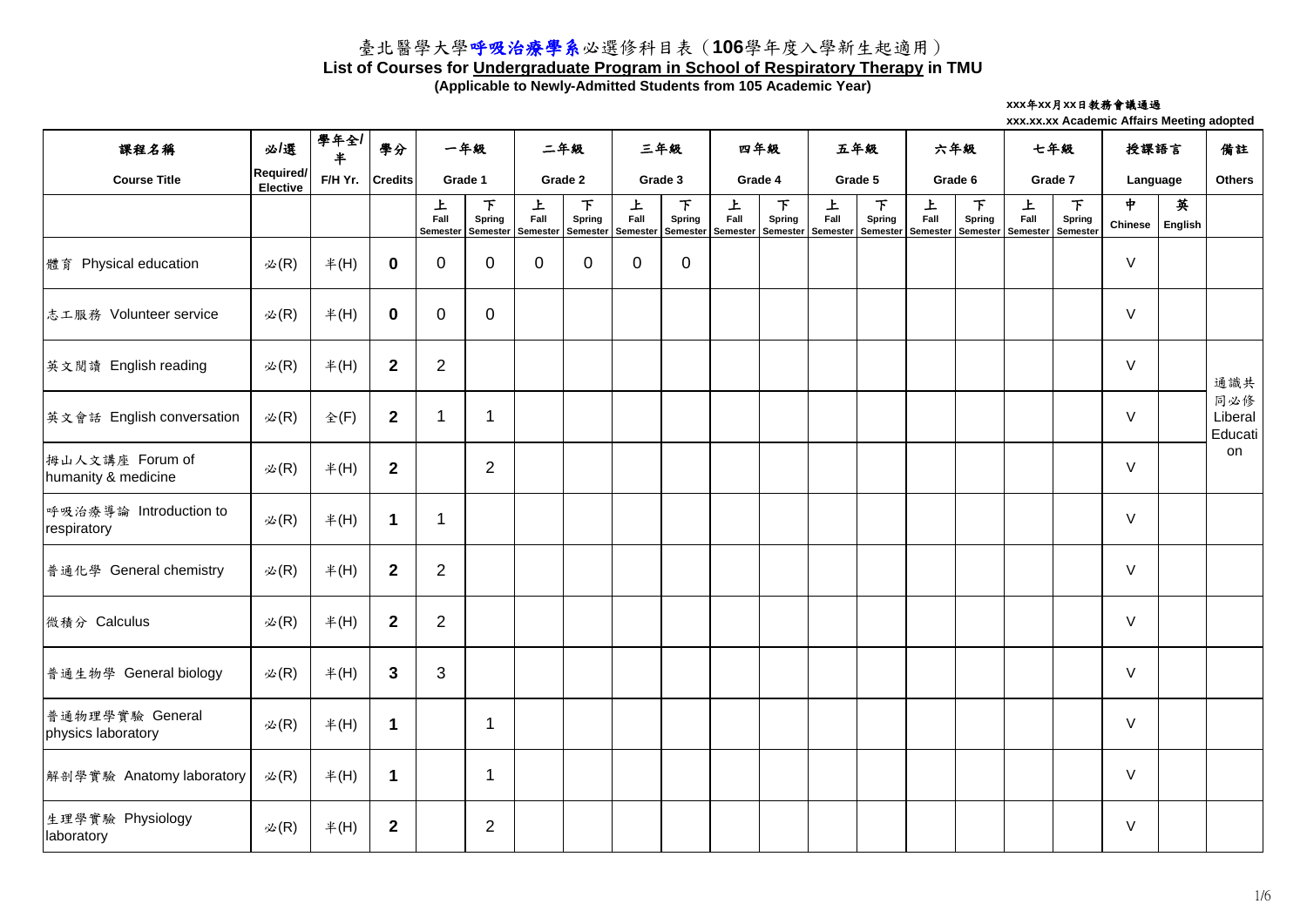### **List of Courses for Undergraduate Program in School of Respiratory Therapy in TMU**

**(Applicable to Newly-Admitted Students from 105 Academic Year)**

#### **xxx**年**xx**月**xx**日教務會議通過

| 課程名稱                                                       | 必攫                           | 學年全/<br>$\ddagger$ | 學分               |                              | 一年級                                   | 二年級                   |                    | 三年級       |                    | 四年級       |                                                                                                  | 五年級       |                    | 六年級       |                                           | 七年級       |                                           | 授課語言                            |              | 備註            |
|------------------------------------------------------------|------------------------------|--------------------|------------------|------------------------------|---------------------------------------|-----------------------|--------------------|-----------|--------------------|-----------|--------------------------------------------------------------------------------------------------|-----------|--------------------|-----------|-------------------------------------------|-----------|-------------------------------------------|---------------------------------|--------------|---------------|
| <b>Course Title</b>                                        | Required/<br><b>Elective</b> | F/H Yr.            | <b>Credits</b>   |                              | Grade 1                               |                       | Grade 2            |           | Grade 3            |           | Grade 4                                                                                          |           | Grade 5            | Grade 6   |                                           | Grade 7   |                                           | Language                        |              | <b>Others</b> |
|                                                            |                              |                    |                  | 上<br>Fall<br><b>Semester</b> | 下<br><b>Spring</b><br><b>Semester</b> | 上<br>Fall<br>Semester | 下<br><b>Spring</b> | 上<br>Fall | 下<br><b>Spring</b> | 上<br>Fall | 下<br><b>Spring</b><br>Semester   Semester   Semester   Semester   Semester   Semester   Semester | 上<br>Fall | 下<br><b>Spring</b> | 上<br>Fall | 下<br><b>Spring</b><br>Semester   Semester | 上<br>Fall | F<br><b>Spring</b><br>Semester   Semester | $\frac{1}{2}$<br><b>Chinese</b> | 英<br>English |               |
| 基本照護學 Fundamental care                                     | $\mathcal{L}(R)$             | #(H)               | $\boldsymbol{2}$ |                              | $\overline{2}$                        |                       |                    |           |                    |           |                                                                                                  |           |                    |           |                                           |           |                                           | $\vee$                          |              |               |
| 普通物理學 General physics                                      | 必 $(R)$                      | #(H)               | $\boldsymbol{2}$ |                              | $\overline{2}$                        |                       |                    |           |                    |           |                                                                                                  |           |                    |           |                                           |           |                                           | $\vee$                          |              |               |
| 解剖學 Anatomy                                                | 必 $(R)$                      | #(H)               | $\boldsymbol{2}$ |                              | $\overline{2}$                        |                       |                    |           |                    |           |                                                                                                  |           |                    |           |                                           |           |                                           | $\vee$                          |              |               |
| 生理學 Physiology                                             | 必 $(R)$                      | #(H)               | $\mathbf{3}$     |                              | 3                                     |                       |                    |           |                    |           |                                                                                                  |           |                    |           |                                           |           |                                           | $\vee$                          |              |               |
| 基礎呼吸治療學實驗 Basic<br>respiratory therapy laboratory          | $\mathcal{L}(R)$             | #(H)               | 1                |                              |                                       |                       |                    |           |                    |           |                                                                                                  |           |                    |           |                                           |           |                                           | $\vee$                          |              |               |
| 生物統計學 Biostatistics                                        | 必 $(R)$                      | #(H)               | $\boldsymbol{2}$ |                              |                                       | $\overline{2}$        |                    |           |                    |           |                                                                                                  |           |                    |           |                                           |           |                                           | $\vee$                          |              |               |
| 身體檢查與評估 Physical<br>examination & assessment               | $\mathcal{L}(R)$             | #(H)               | $\boldsymbol{2}$ |                              |                                       | $\overline{2}$        |                    |           |                    |           |                                                                                                  |           |                    |           |                                           |           |                                           | $\vee$                          |              |               |
| 生物化學 Biochemistry                                          | 必 $(R)$                      | #(H)               | $\mathbf{3}$     |                              |                                       | 3                     |                    |           |                    |           |                                                                                                  |           |                    |           |                                           |           |                                           | $\vee$                          |              |               |
| 微生物學及免疫學 Microbiology<br>& immunology                      | $\mathcal{Z}(R)$             | #(H)               | $\mathbf{3}$     |                              |                                       | 3                     |                    |           |                    |           |                                                                                                  |           |                    |           |                                           |           |                                           | $\vee$                          |              |               |
| 基礎呼吸治療學 Basic<br>respiratory therapy                       | 必 $(R)$                      | #(H)               | 4                |                              |                                       | $\overline{4}$        |                    |           |                    |           |                                                                                                  |           |                    |           |                                           |           |                                           | $\vee$                          |              |               |
| 呼吸治療倫理學 Biomedical<br>ethics                               | 必 $(R)$                      | #(H)               | $\mathbf 1$      |                              |                                       |                       |                    |           |                    |           |                                                                                                  |           |                    |           |                                           |           |                                           | $\vee$                          |              |               |
| 呼吸治療儀器設備學實驗<br>Respiratory therapy equipment<br>laboratory | $\mathcal{L}(R)$             | #(H)               | $\mathbf 1$      |                              |                                       |                       |                    |           |                    |           |                                                                                                  |           |                    |           |                                           |           |                                           | $\vee$                          |              |               |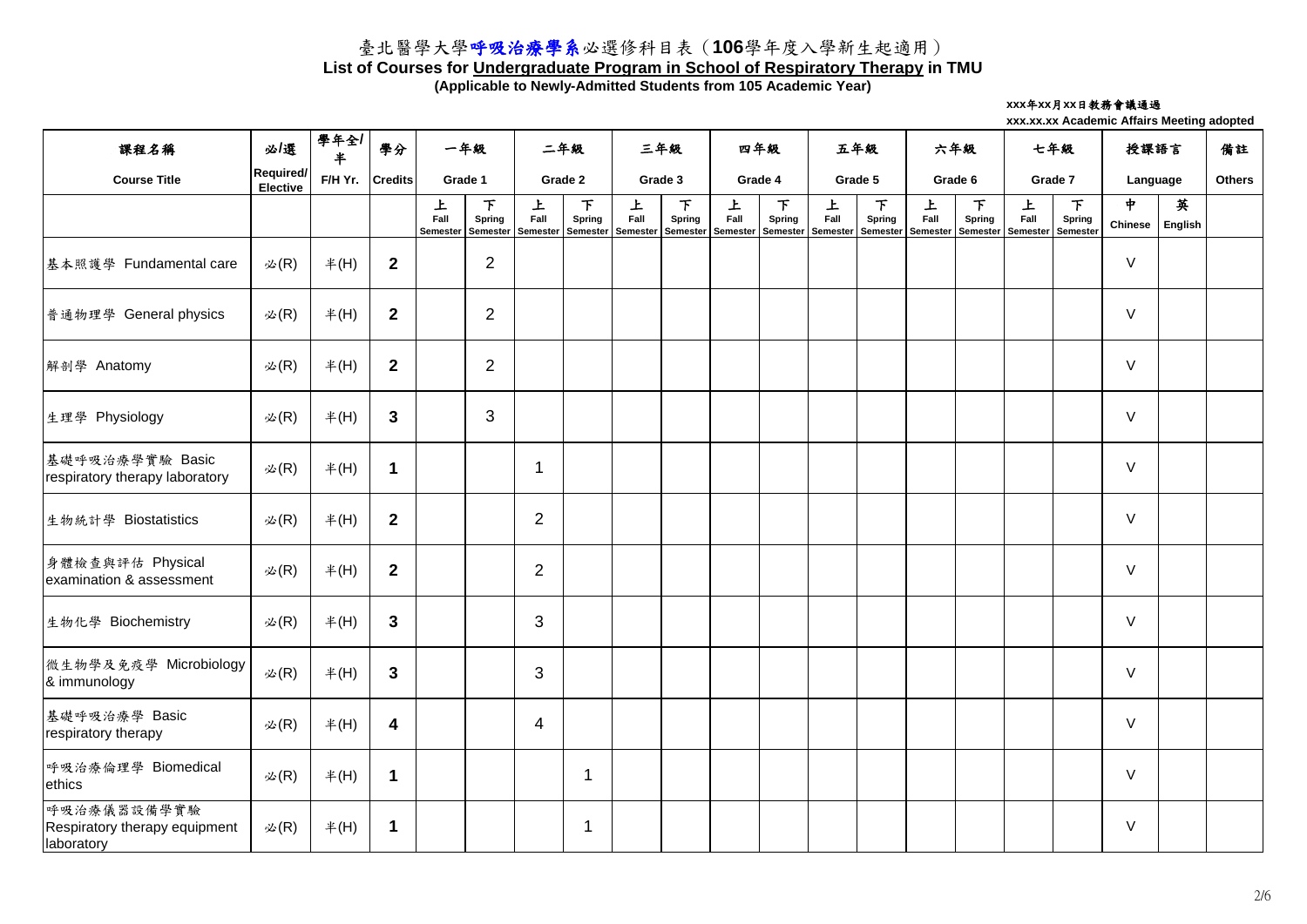### **List of Courses for Undergraduate Program in School of Respiratory Therapy in TMU**

**(Applicable to Newly-Admitted Students from 105 Academic Year)**

#### **xxx**年**xx**月**xx**日教務會議通過

| 課程名稱                                                                      | 必/選                                 | 學年全/<br>半 | 學分               |           | 一年級                                       | 二年級                   |                                | 三年級                   |                                       | 四年級                   |                                | 五年級                          |                                       | 六年級                          |                                       | 七年級                          |                              | 授課語言                |              | 備註            |
|---------------------------------------------------------------------------|-------------------------------------|-----------|------------------|-----------|-------------------------------------------|-----------------------|--------------------------------|-----------------------|---------------------------------------|-----------------------|--------------------------------|------------------------------|---------------------------------------|------------------------------|---------------------------------------|------------------------------|------------------------------|---------------------|--------------|---------------|
| <b>Course Title</b>                                                       | <b>Required/</b><br><b>Elective</b> | F/H Yr.   | <b>Credits</b>   |           | Grade 1                                   |                       | Grade 2                        |                       | Grade 3                               |                       | Grade 4                        |                              | Grade 5                               |                              | Grade 6                               | Grade 7                      |                              | Language            |              | <b>Others</b> |
|                                                                           |                                     |           |                  | 上<br>Fall | 下<br><b>Spring</b><br>Semester   Semester | 上<br>Fall<br>Semester | 下<br><b>Spring</b><br>Semester | 上<br>Fall<br>Semester | 下<br><b>Spring</b><br><b>Semester</b> | 上<br>Fall<br>Semester | 下<br><b>Spring</b><br>Semester | 上<br>Fall<br><b>Semester</b> | 下<br><b>Spring</b><br><b>Semester</b> | 上<br>Fall<br><b>Semester</b> | 下<br><b>Spring</b><br><b>Semester</b> | 上<br>Fall<br><b>Semester</b> | $\top$<br>Spring<br>Semester | ቀ<br><b>Chinese</b> | 英<br>English |               |
| 呼吸治療儀器設備學<br>Respiratory therapy equipment                                | $\mathcal{B}(R)$                    | #(H)      | $\boldsymbol{2}$ |           |                                           |                       | $\overline{2}$                 |                       |                                       |                       |                                |                              |                                       |                              |                                       |                              |                              | $\vee$              |              |               |
| 病理學 Pathology                                                             | $\mathcal{B}(R)$                    | #(H)      | $\boldsymbol{2}$ |           |                                           |                       | $\overline{2}$                 |                       |                                       |                       |                                |                              |                                       |                              |                                       |                              |                              | $\vee$              |              |               |
| 藥理學 Pharmacology                                                          | $\mathcal{B}(R)$                    | #(H)      | $\mathbf{3}$     |           |                                           |                       | 3                              |                       |                                       |                       |                                |                              |                                       |                              |                                       |                              |                              | $\vee$              |              |               |
| 心肺檢查監測學實驗<br>Cardiopulmonary examination &<br>monitoring laboratory       | $\mathcal{B}(R)$                    | #(H)      | 1                |           |                                           |                       |                                |                       |                                       |                       |                                |                              |                                       |                              |                                       |                              |                              | $\vee$              |              |               |
| 小兒疾病學 Pediatric disease                                                   | $\mathcal{B}(R)$                    | #(H)      | $\overline{2}$   |           |                                           |                       |                                | $\overline{2}$        |                                       |                       |                                |                              |                                       |                              |                                       |                              |                              | $\vee$              |              |               |
| 心肺檢查監測學<br>Cardiopulmonary examination                                    | $\mathcal{L}(R)$                    | #(H)      | $\mathbf{2}$     |           |                                           |                       |                                | $\overline{2}$        |                                       |                       |                                |                              |                                       |                              |                                       |                              |                              | $\vee$              |              |               |
| 呼吸器原理及應用實驗 Clinical<br>application of mechanical<br>ventilator laboratory | $\mathcal{B}(R)$                    | #(H)      | $\mathbf{2}$     |           |                                           |                       |                                | $\overline{2}$        |                                       |                       |                                |                              |                                       |                              |                                       |                              |                              | $\vee$              |              |               |
| 重症醫學概論 Introduction to<br>critical care medicine                          | $\mathcal{B}(R)$                    | #(H)      | $\mathbf{2}$     |           |                                           |                       |                                | 2                     |                                       |                       |                                |                              |                                       |                              |                                       |                              |                              | $\vee$              |              |               |
| 胸腔內外科學概論 Introduction<br>to chest internal & surgical<br>medicine         | 必 $(R)$                             | #(H)      | $\overline{2}$   |           |                                           |                       |                                | $\overline{2}$        |                                       |                       |                                |                              |                                       |                              |                                       |                              |                              | $\vee$              |              |               |
| 基礎呼吸治療臨床實習 Clinical<br>practice in basic respiratory<br>therapy           | 必 $(R)$                             | #(H)      | $\boldsymbol{2}$ |           |                                           |                       |                                | $\overline{2}$        |                                       |                       |                                |                              |                                       |                              |                                       |                              |                              | $\vee$              |              |               |
| 呼吸器原理及應用 Mechanical<br>ventilation principles &<br>application            | 必 $(R)$                             | #(H)      | $\mathbf{3}$     |           |                                           |                       |                                | 3                     |                                       |                       |                                |                              |                                       |                              |                                       |                              |                              | $\vee$              |              |               |
| 專業服務 Specialist volunteer<br>assistance course                            | 必 $(R)$                             | #(H)      | $\mathbf 0$      |           |                                           |                       |                                | $\overline{0}$        | $\overline{0}$                        |                       |                                |                              |                                       |                              |                                       |                              |                              | $\vee$              |              |               |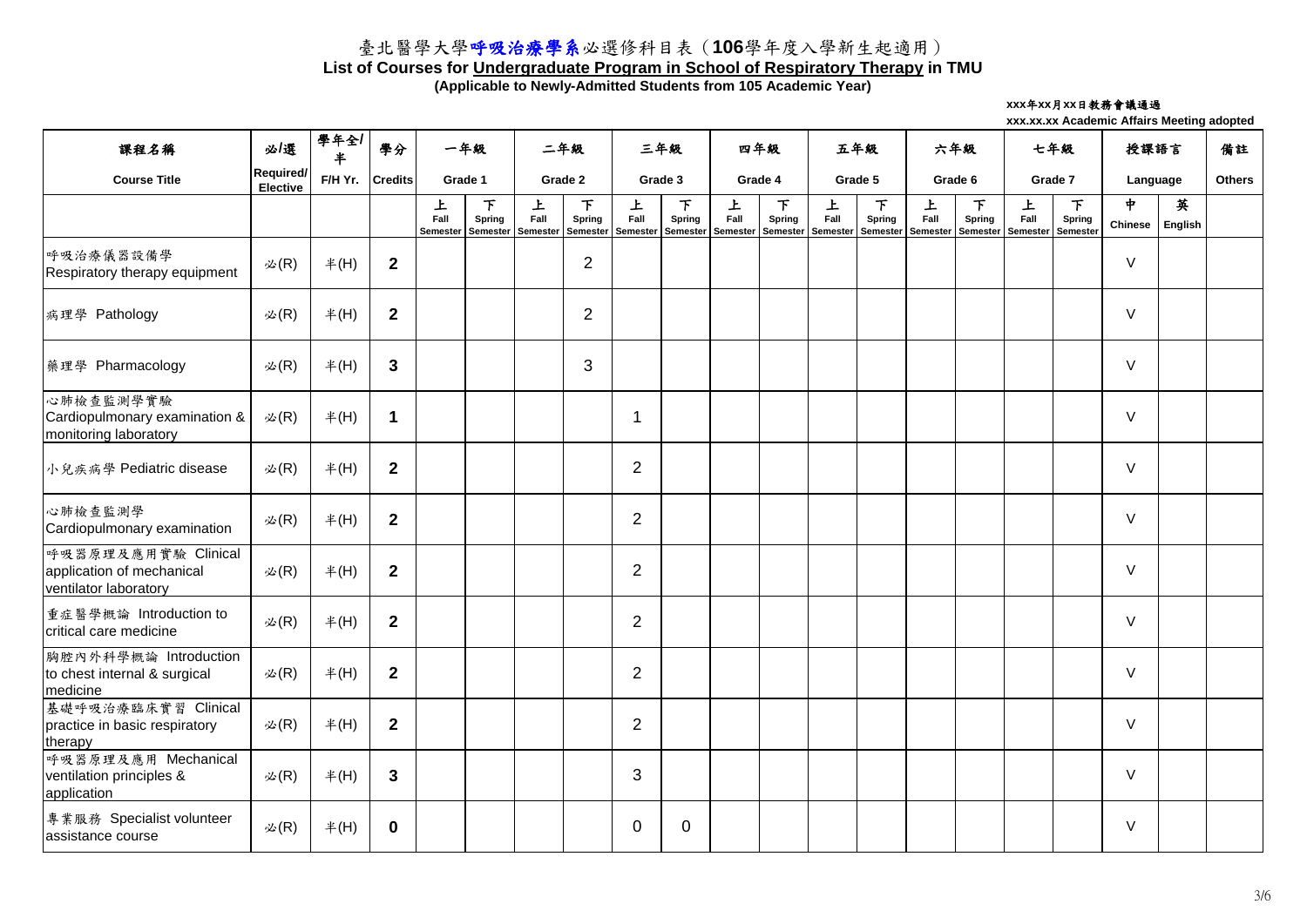### **List of Courses for Undergraduate Program in School of Respiratory Therapy in TMU**

**(Applicable to Newly-Admitted Students from 105 Academic Year)**

#### **xxx**年**xx**月**xx**日教務會議通過

| 課程名稱                                                                                | 必/選                                 | 學年全/<br>半 | 學分                      |                       | 一年級                                   | 二年級                   |                                  | 三年級                          |                                | 四年級                          |                                | 五年級                          |                                       | 六年級                          |                         | 七年級                          |                                            | 授課語言                |              | 備註            |
|-------------------------------------------------------------------------------------|-------------------------------------|-----------|-------------------------|-----------------------|---------------------------------------|-----------------------|----------------------------------|------------------------------|--------------------------------|------------------------------|--------------------------------|------------------------------|---------------------------------------|------------------------------|-------------------------|------------------------------|--------------------------------------------|---------------------|--------------|---------------|
| <b>Course Title</b>                                                                 | <b>Required/</b><br><b>Elective</b> | F/H Yr.   | <b>Credits</b>          |                       | Grade 1                               |                       | Grade 2                          |                              | Grade 3                        |                              | Grade 4                        |                              | Grade 5                               |                              | Grade 6                 |                              | Grade 7                                    | Language            |              | <b>Others</b> |
|                                                                                     |                                     |           |                         | 上<br>Fall<br>Semester | 下<br><b>Spring</b><br><b>Semester</b> | 上<br>Fall<br>Semester | 下<br><b>Spring</b><br>l Semester | 上<br>Fall<br><b>Semester</b> | 下<br>Spring<br><b>Semester</b> | 上<br>Fall<br><b>Semester</b> | 下<br>Spring<br><b>Semester</b> | 上<br>Fall<br><b>Semester</b> | 下<br><b>Spring</b><br><b>Semester</b> | 上<br>Fall<br><b>Semester</b> | 下<br>Spring<br>Semester | 上<br>Fall<br><b>Semester</b> | $\top$<br><b>Spring</b><br><b>Semester</b> | ቀ<br><b>Chinese</b> | 英<br>English |               |
| 長期呼吸照護學 Long-term<br>respiratory care                                               | $\mathcal{Z}(R)$                    | #(H)      | $\mathbf{2}$            |                       |                                       |                       |                                  |                              | $\overline{2}$                 |                              |                                |                              |                                       |                              |                         |                              |                                            | $\vee$              |              |               |
| 胸腔影像診斷學概論<br>Introduction to chest radiology                                        | $\mathcal{L}(R)$                    | #(H)      | $\mathbf{2}$            |                       |                                       |                       |                                  |                              | $\overline{2}$                 |                              |                                |                              |                                       |                              |                         |                              |                                            | $\vee$              |              |               |
| 新生兒暨小兒呼吸治療學<br>Perinatal & pediatric respiratory<br>therapy                         | $\mathcal{L}(R)$                    | #(H)      | $\mathbf{2}$            |                       |                                       |                       |                                  |                              | $\overline{2}$                 |                              |                                |                              |                                       |                              |                         |                              |                                            | $\vee$              |              |               |
| 成人重症呼吸治療學 Adult<br>critical respiratory therapy                                     | $\mathcal{L}(R)$                    | #(H)      | $\overline{\mathbf{4}}$ |                       |                                       |                       |                                  |                              | $\overline{4}$                 |                              |                                |                              |                                       |                              |                         |                              |                                            | $\vee$              |              |               |
| 新生兒及小兒呼吸治療臨床實習<br>Clinical practicum in neonatal &<br>pediatric respiratory therapy | 必 $(R)$                             | #(H)      | $\mathbf{3}$            |                       |                                       |                       |                                  |                              |                                | 3                            |                                |                              |                                       |                              |                         |                              |                                            | $\vee$              |              |               |
| 成人重症及綜合呼吸治療臨床實<br>图 Clinical practicum in adult<br>critical & comprehensive         | 必 $(R)$                             | #(H)      | 10                      |                       |                                       |                       |                                  |                              |                                | 10                           |                                |                              |                                       |                              |                         |                              |                                            | $\vee$              |              |               |
| 長期呼吸照護臨床實習 Clinical<br>practicum in long-term<br>respiratory care                   | 必 $(R)$                             | #(H)      | $\mathbf{3}$            |                       |                                       |                       |                                  |                              |                                |                              | 3                              |                              |                                       |                              |                         |                              |                                            | $\vee$              |              |               |
| 必修小計 Required Subtotal<br><b>Credit</b>                                             |                                     |           | 87                      | $\bf{8}$              | 13                                    | 15                    | 9                                | 16                           | 10                             | 13                           | $\overline{\mathbf{3}}$        | $\overline{\mathbf{0}}$      | $\overline{\mathbf{0}}$               | $\overline{\mathbf{0}}$      | $\overline{\mathbf{0}}$ | $\overline{\mathbf{0}}$      | $\overline{\mathbf{0}}$                    |                     |              |               |
| 普通生物學實驗 General<br>biology laboratory                                               | 選(E)                                | #(H)      | $\blacktriangleleft$    |                       |                                       |                       |                                  |                              |                                |                              |                                |                              |                                       |                              |                         |                              |                                            | $\vee$              |              |               |
| 醫用電子學 Medical electronics                                                           | 選(E)                                | #(H)      | $\mathbf{2}$            | $\overline{2}$        |                                       |                       |                                  |                              |                                |                              |                                |                              |                                       |                              |                         |                              |                                            | $\vee$              |              |               |
| 有機化學 Organic chemistry                                                              | 選(E)                                | #(H)      | $\boldsymbol{2}$        |                       | $\overline{2}$                        |                       |                                  |                              |                                |                              |                                |                              |                                       |                              |                         |                              |                                            | $\vee$              |              |               |
| 專題研究(一) Individual studies<br>$\vert$ (I)                                           | 選(E)                                | #(H)      | $\mathbf 1$             |                       |                                       |                       |                                  |                              |                                |                              |                                |                              |                                       |                              |                         |                              |                                            | $\vee$              |              |               |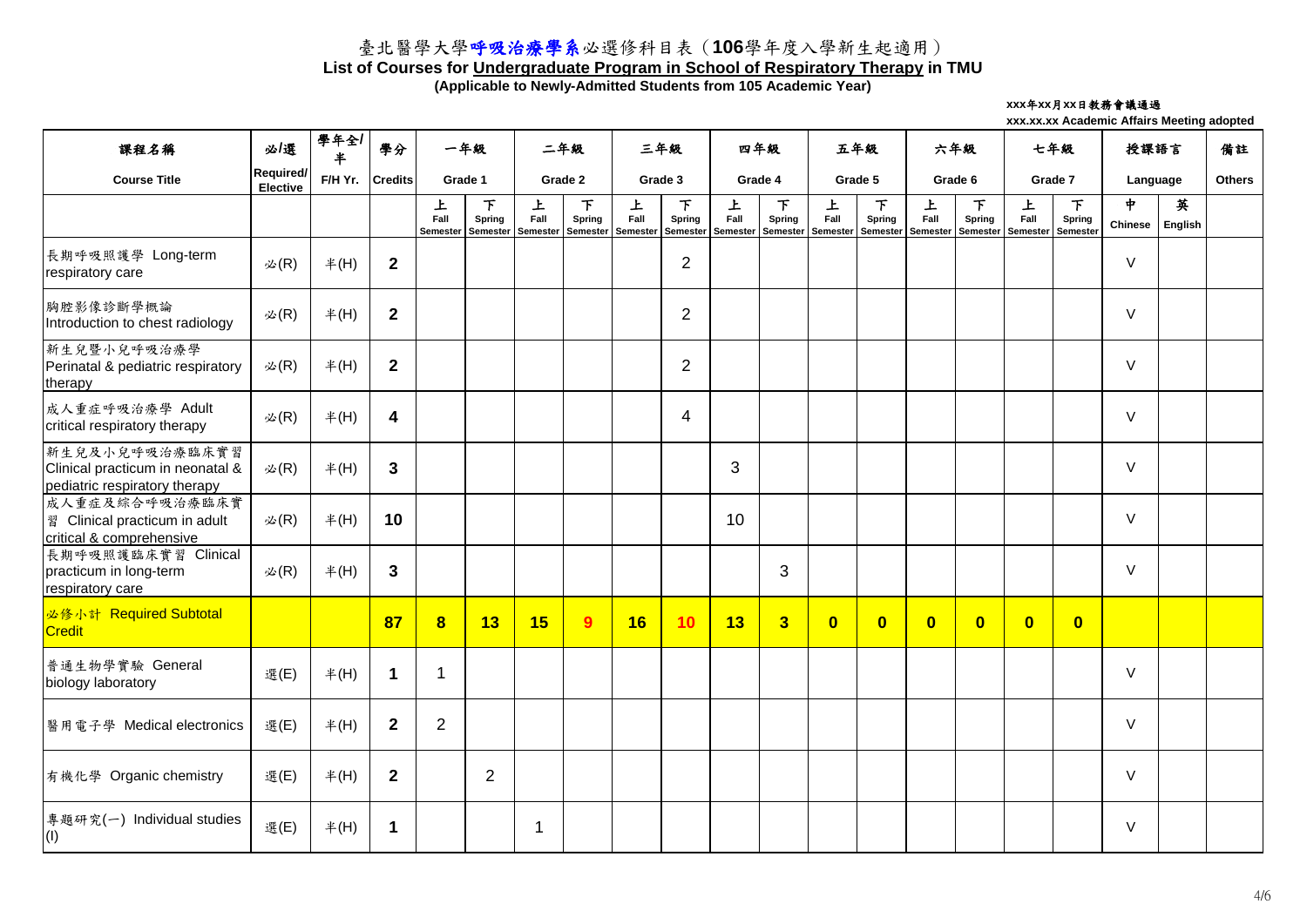### **List of Courses for Undergraduate Program in School of Respiratory Therapy in TMU**

**(Applicable to Newly-Admitted Students from 105 Academic Year)**

#### **xxx**年**xx**月**xx**日教務會議通過

| 課程名稱                                       | 必/選                          | 學年全/<br>$\ddagger$ | 學分               |                       | 一年級                            | 二年級                          |                    | 三年級                      |                                                      | 四年級                   |                                | 五年級                   |                                | 六年級                   |                                | 七年級                          |                                       | 授課語言                            |              | 備註            |
|--------------------------------------------|------------------------------|--------------------|------------------|-----------------------|--------------------------------|------------------------------|--------------------|--------------------------|------------------------------------------------------|-----------------------|--------------------------------|-----------------------|--------------------------------|-----------------------|--------------------------------|------------------------------|---------------------------------------|---------------------------------|--------------|---------------|
| <b>Course Title</b>                        | Required/<br><b>Elective</b> | F/H Yr.            | <b>Credits</b>   |                       | Grade 1                        |                              | Grade 2            |                          | Grade 3                                              |                       | Grade 4                        |                       | Grade 5                        |                       | Grade 6                        |                              | Grade 7                               | Language                        |              | <b>Others</b> |
|                                            |                              |                    |                  | 上<br>Fall<br>Semester | F<br><b>Spring</b><br>Semester | 上<br>Fall<br><b>Semester</b> | 下<br><b>Spring</b> | 上<br>Fall                | F<br><b>Spring</b><br>Semester   Semester   Semester | 上<br>Fall<br>Semester | 下<br><b>Spring</b><br>Semester | 上<br>Fall<br>Semester | 下<br><b>Spring</b><br>Semester | 上<br>Fall<br>Semester | 下<br><b>Spring</b><br>Semester | 上<br>Fall<br><b>Semester</b> | F<br><b>Spring</b><br><b>Semester</b> | $\frac{1}{2}$<br><b>Chinese</b> | 英<br>English |               |
| 研究導論 Introduction to<br>research           | 選(E)                         | #(H)               | $\boldsymbol{2}$ |                       |                                | $\overline{2}$               |                    |                          |                                                      |                       |                                |                       |                                |                       |                                |                              |                                       | $\vee$                          |              |               |
| Individual studies<br>專題研究(二)<br>(II)      | 選(E)                         | #(H)               | 1                |                       |                                |                              |                    |                          |                                                      |                       |                                |                       |                                |                       |                                |                              |                                       | $\vee$                          |              |               |
| 急救技術學 Study on<br>resuscitation            | 選(E)                         | #(H)               | $\boldsymbol{2}$ |                       |                                |                              | $\overline{2}$     |                          |                                                      |                       |                                |                       |                                |                       |                                |                              |                                       | $\vee$                          |              |               |
| 疾病營養學 Therapeutic<br>nutrition             | 選(E)                         | #(H)               | $\boldsymbol{2}$ |                       |                                |                              | $\overline{2}$     |                          |                                                      |                       |                                |                       |                                |                       |                                |                              |                                       | $\vee$                          |              |               |
| 臨床呼吸生理學 Clinical<br>respiratory physiology | 選(E)                         | #(H)               | $\boldsymbol{2}$ |                       |                                |                              | $\overline{2}$     |                          |                                                      |                       |                                |                       |                                |                       |                                |                              |                                       | $\vee$                          |              |               |
| 分子生物學 Molecular biology                    | 選(E)                         | #(H)               | $\mathbf{3}$     |                       |                                |                              | 3                  |                          |                                                      |                       |                                |                       |                                |                       |                                |                              |                                       | $\vee$                          |              |               |
| 專題研究(三)<br>Individual studies (III)        | 選(E)                         | #(H)               | 1                |                       |                                |                              |                    | $\overline{\mathcal{L}}$ |                                                      |                       |                                |                       |                                |                       |                                |                              |                                       | $\vee$                          |              |               |
| 肺部復健<br>Pulmonary Rehabilitation           | 選(E)                         | #(H)               | $\overline{2}$   |                       |                                |                              |                    |                          | $\overline{2}$                                       |                       |                                |                       |                                |                       |                                |                              |                                       | $\vee$                          |              |               |
| 專題研究(四)<br>Individual studies (IV)         | 選(E)                         | #(H)               | $\mathbf 1$      |                       |                                |                              |                    |                          |                                                      |                       |                                |                       |                                |                       |                                |                              |                                       | $\vee$                          |              |               |
| 睡眠醫學<br>Sleep medicine                     | 選(E)                         | #(H)               | $\mathbf 1$      |                       |                                |                              |                    |                          | -1                                                   |                       |                                |                       |                                |                       |                                |                              |                                       | $\vee$                          |              |               |
| 老人醫療 Geriatric medical care                | 選(E)                         | #(H)               | $\boldsymbol{2}$ |                       |                                |                              |                    |                          | $\overline{2}$                                       |                       |                                |                       |                                |                       |                                |                              |                                       | $\vee$                          |              |               |
| 專題研究(五)<br>Individual studies (V)          | 選(E)                         | $#$ (H)            | 1                |                       |                                |                              |                    |                          |                                                      |                       |                                |                       |                                |                       |                                |                              |                                       | $\vee$                          |              |               |